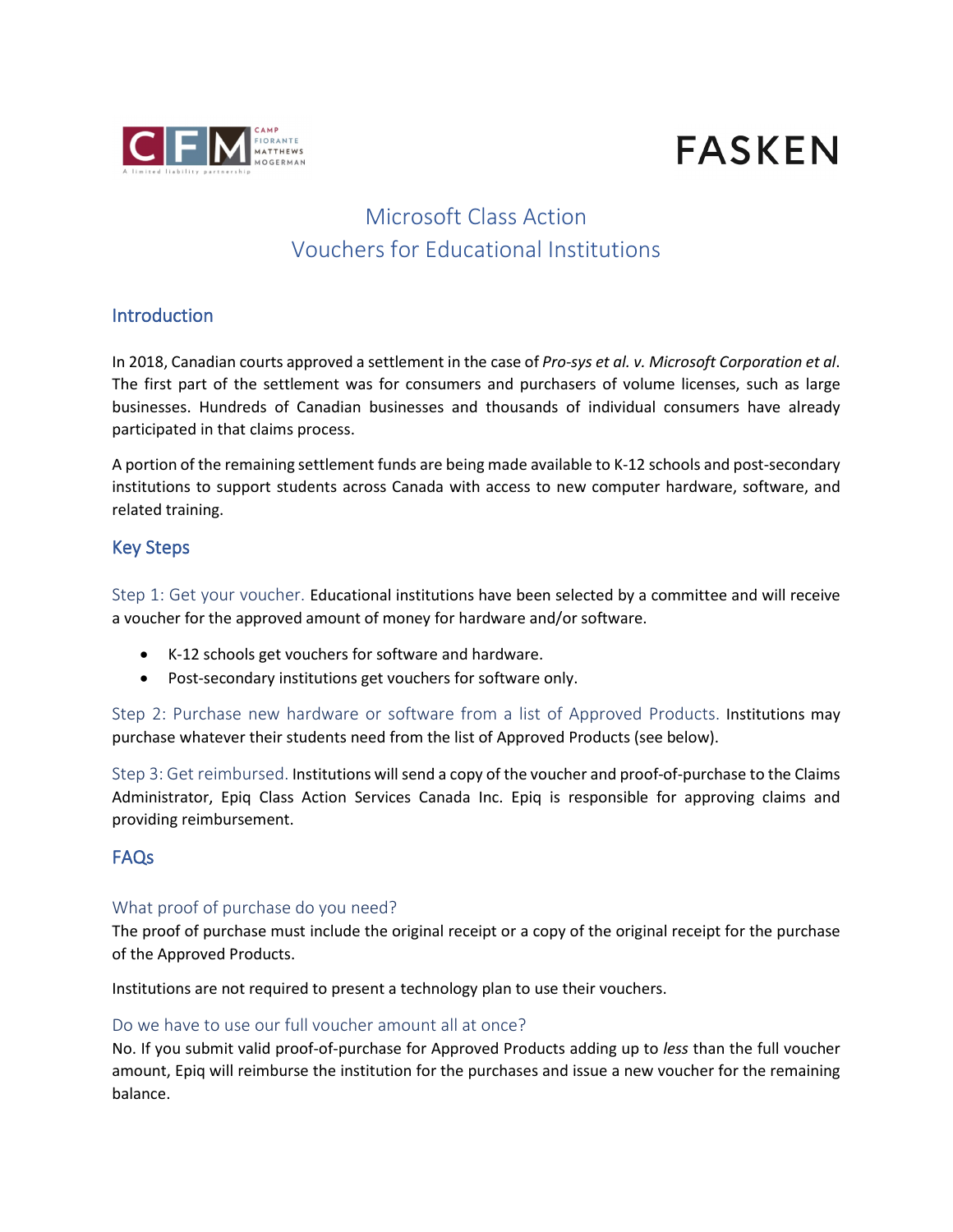#### What's on the list of Approved Products?

Vouchers can be used to receive reimbursement for any of the following Approved Products:

- Personal computer hardware using Windows software, including peripheral devices such as keyboards, mice, cooling bases, LifeCams, LifeChat, Wireless Displays, and Wireless adapters *(this does not need to be Microsoft hardware, but must be a PC that uses Windows – Apple MacBooks and Google Chromebooks are not eligible*);
- Microsoft Surface, Surface Pro, and Surface Hub;
- Microsoft Windows;
- Microsoft Azure;
- Microsoft Productivity Suites (including Office 365 subscriptions, Dynamics 365 subscriptions, and constituents such as One Drive);
- Microsoft Developer Tools;
- Microsoft Enterprise Mobility (including Azure Active Directory, Azure Info Protection, Azure RemoteApp, Azure Rights Management, Cloud Application Security, Enterprises Mobility, and Security lntune Multifactor Authentication);
- Microsoft Server Operating Systems (including Biztalk, Exchange, Health Solutions, SharePoint, SQL, and System Center); and
- Other Microsoft Software (including Minecraft, Minecraft Education Edition, and Intune).

*\*\*Microsoft may add more products to this list.* 

#### Can vouchers be used for professional development?

Institutions can also put part of their voucher amount toward professional development directly related to the new hardware and/or software. Microsoft-certified trainers will be available to provide training remotely or in-person where possible.

For the post-secondary institutions, this will include Microsoft software certification exams for students.

To ensure accessibility for all students, all Microsoft software now includes adaptive features and functionality for students with special needs.

#### What institutions cannot use vouchers for?

- Vouchers cannot be used to cover the cost of substitute teachers.
- Vouchers cannot be used for internet and bandwidth.
- Vouchers cannot be used for Apple or Google hardware (including MacBooks and Chromebooks).
- No previous purchases of hardware and software from the current or past years are eligible.
- Vouchers cannot be sold or transferred.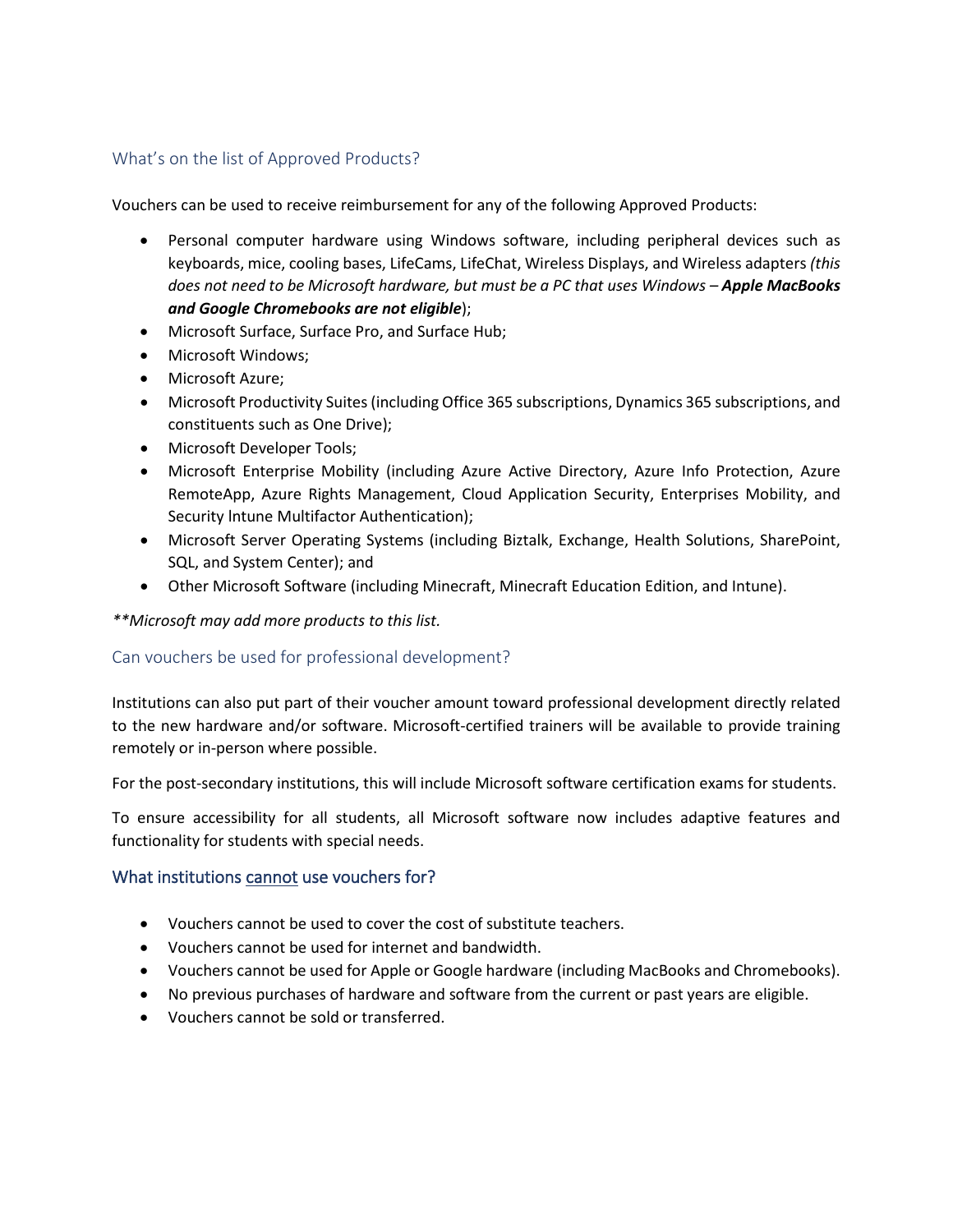### Program Timeline

The settlement funds will be distributed to educational institutions in three stages.

#### Preliminary Phase

The preliminary phase is happening in the Spring-Summer of 2022. In this phase, an initial \$10 million is being distributed to a small number of selected institutions across Canada.

Institutions were chosen to ensure balanced representation in factors such as region, language of instruction, and populations such as students that are low socioeconomic status, Indigenous, or new Canadians.

- \$5 million will be distributed to 40 K-12 schools across Canada (including 12 in Quebec).
- \$5 million will be distributed to about 50 post-secondary institutions.

#### Stage 1

By June 30, 2022, Epiq will determine the amount of remaining funds available for educational institutions. We expect this amount to be in the tens of millions.

Schools not selected for the Preliminary Phase can participate in the Stage 1 phase.

#### Stage 2

By July 2025, there will potentially be a further amount of settlement funds to distribute educational institutions.